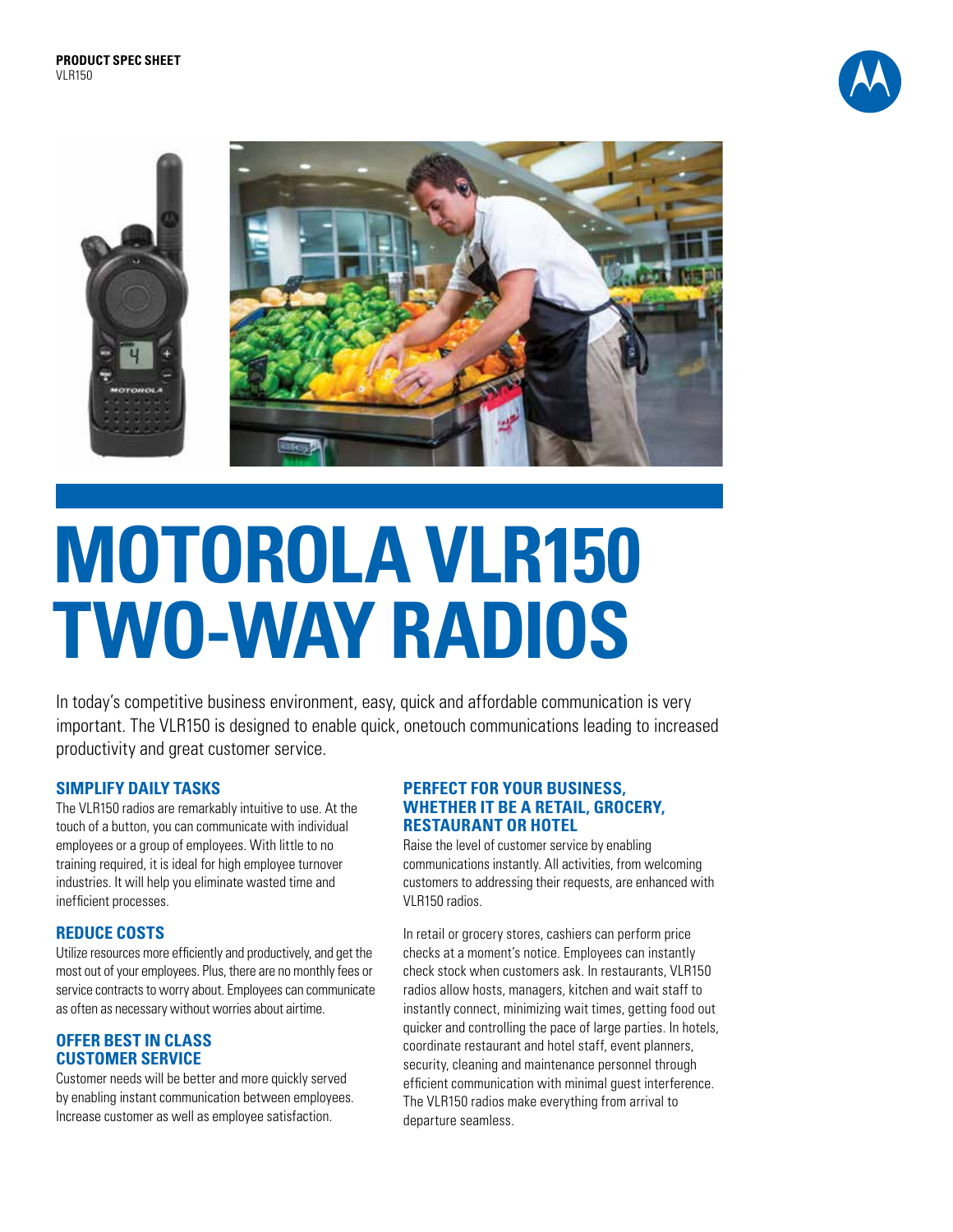| <b>GENERAL SPECIFICATIONS</b>               |                              | <b>VLR150</b>                |
|---------------------------------------------|------------------------------|------------------------------|
| Frequency Range                             |                              | UHF 459.5 - 469.5            |
| <b>Channel Capacity</b>                     |                              | $\overline{4}$               |
| Channel Bandwidth                           |                              | 12.5 kHz / 25 kHz selectable |
| PL Codes                                    |                              | 38                           |
| <b>DPL Codes</b>                            |                              | 83                           |
| Range Coverage <sup>1</sup>                 |                              | 200,000 sq ft / 18.580 sq m  |
| Average Battery Life @ 5/5/90               |                              | 14 hours                     |
| Radio Dimensions (H x W x D):               |                              | 4.1"x2.0"x1.1" inches        |
| Weight                                      |                              | Less than 5 oz.              |
| <b>TRANSMITTER</b>                          |                              |                              |
| <b>RF Output</b>                            | Conducted into 50 Ohms       | 1.0 Watts                    |
| <b>Frequency Stability</b>                  |                              | $< 2.0$ ppm                  |
| Spurs & Harmonics                           |                              | $<$ -45 dBc                  |
| FM Hum & Noise                              | @ 12.5kHz without Companding | $-40dB$                      |
|                                             | @ 25.0kHz                    | $-45dB$                      |
| <b>Modulation Limiting</b>                  | @ 12.5kHz                    | ± 2.5kHz                     |
|                                             | @ 25.0kHz                    | ± 5kHz                       |
| Adjacent Channel Power                      |                              | 60dBc                        |
| <b>Radiated Spurious Emissions</b>          | @ 12.5kHz                    | $< -20$ dbm                  |
|                                             | @ 25.0kHz                    | $< -20$ dbm                  |
| Audio Frequency Response (0.3 - 3.0 kHz)    |                              | $+1$ to -3 dB                |
| Audio Distortion                            |                              | $< 2\%$                      |
| <b>RECEIVER</b>                             |                              |                              |
| Sensitivity(12 dB SINAD)                    |                              | $-122$ dBm (0.18 uV)         |
| Adjacent Channel Selectivity                | @ 12.5kHz                    | 65 dB                        |
|                                             | @ 25.0kHz                    | 70 dB                        |
| Intermodulation rejection                   |                              | 60dB                         |
| Spurious response Rejection (blocking 1Mhz) |                              | 85 db                        |
| Audio Distortion                            |                              | $< 5\%$                      |
| CSQ Hum & Noise @ 12.5kHz / 25 kHz          |                              | $-50dB$                      |
| PL Hum & Noise @ 12.5kHz                    |                              | $-45dB$                      |
| DPL Hum & Noise @ 12.5kHz / 25 kHz          |                              | $-45dB$                      |
| Radiated Spurious Emissions (< 1GHz)        |                              | $<$ -54 dBm                  |
| Radiated Spurious Emissions (> 1GHz)        |                              | $<$ -52 dBm                  |
| Audio Output @ <5% Distortion               |                              | $0.5W@8$ ohms                |